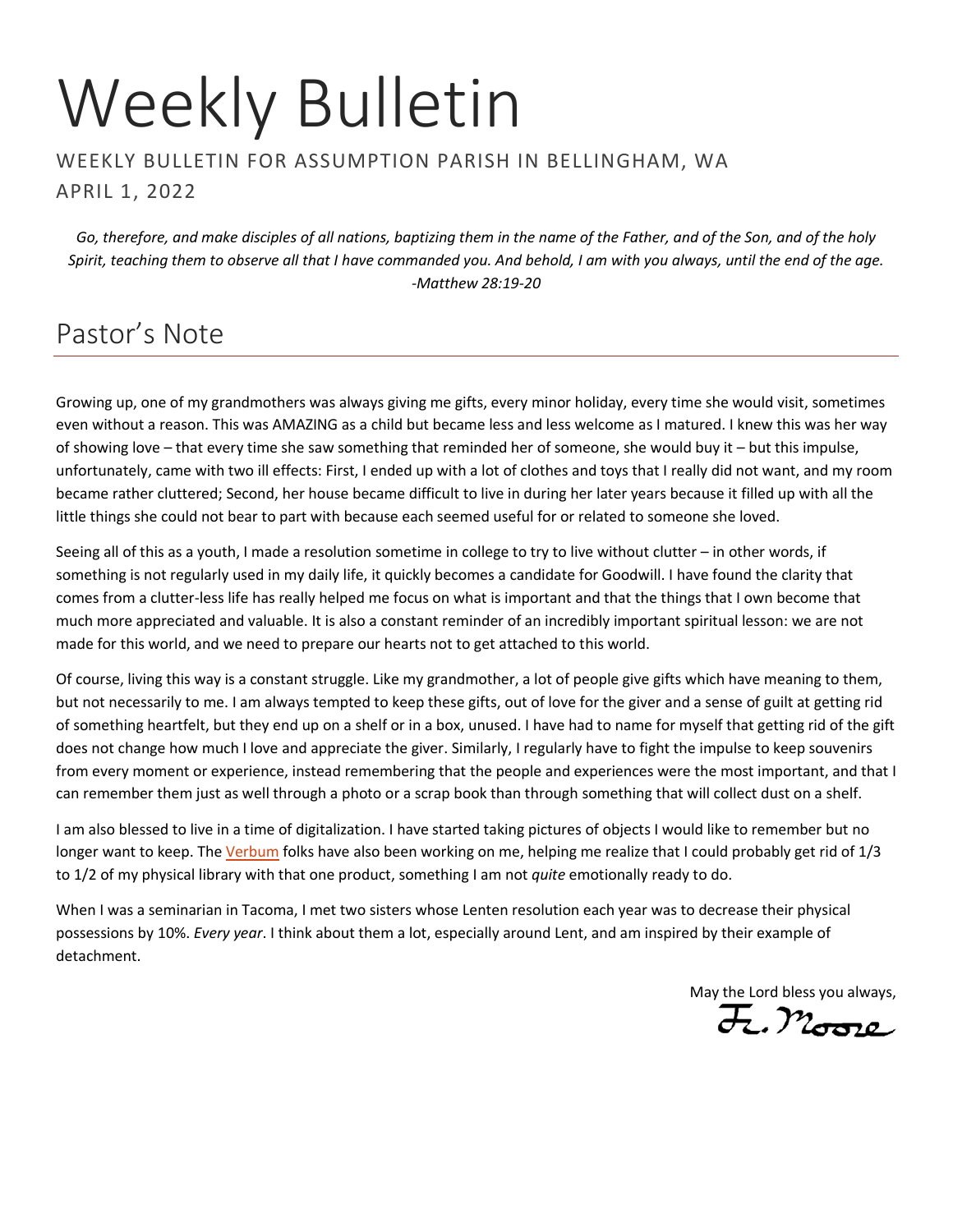#### Chrism Mass

Join Archbishop Etienne for the Chrism Mass and the blessing of the holy oils which will be used in the administration of the sacraments at Easter and throughout the archdiocese for the year. These holy oils include oil of catechumens, the oil of the infirm and holy chrism. Livestream [@ArchdioceseofSeattle.](https://vimeo.com/event/1883523)

# Parish News

#### Agape Service Project Soup Supper Presentation, April 1st

The Agape Service Project is a Christ-centered service program that empowers middle and high school students to enter into direct, mutually beneficial relationships with the migrant farmworker community in Whatcom County. Our relational services offered to the farmworker community include a weekly food bank, educational and recreational activities for the children, increased access to health and human services, and college scholarships for farmworkers pursing higher education. Our youth participants learn about Catholic Social Teaching, being agents of social justice, and prayerful action. The project additionally empowers Catholic college students to be servant leaders, cementing their position as missionary disciples in the Church.

To learn more about Agape and support this fully self-funded ministry, visit: [archseattle.org/agape](https://archseattle.org/agape)

Email Kelsey Harrington with any questions[: kelsey.harrington@seattlearch.org](mailto:kelsey.harrington@seattlearch.org)

#### Easter Egg Hunt

We are excited to welcome back our annual Easter Egg Hunt! This will be held, weather permitting, on Sunday, April 17th, after the 10am mass. All are welcome!! We are looking for four parishioners who would be willing to donate baskets for our Golden Egg winners! Please click the link below to sign up, and all baskets can be dropped off at the school office between Monday, April 11-13th. Thank you, and we are looking forward to a fun filled, family event on Easter!

<https://www.signupgenius.com/go/60B0F4DABAD2FA4FA7-easter>

#### Ministry Fair!

Also returning to Assumption is our Annual Ministry Fair on the weekend of **April 30 and May 1 after 5pm, 8am and 10am masses**. Please see the flyer at the end of the bulletin and reserve a table for your Ministry by filling out the form and emailing it back to Dr. Kathy Ernst[, kathye@assumption.org,](mailto:kathye@assumption.org) by April 22<sup>nd</sup>. Forms may also be picked up in the Gathering Space and returned there beginning this weekend. Let's celebrate the many ways we share our Christian Discipleship and invite others to join us.

## School News

### Spring Break

The school will be closed for Spring Break from April 4<sup>th</sup> through April 8<sup>th</sup> and will resume on Monday, April 11<sup>th</sup>. Many of the students have siblings who attend public high schools in Bellingham, so instead of aligning our Spring Break with Easter or Holy Week, we try to keep it consistent with the public-school districts in the area.

#### Recruiting Science Fair Judges

We are looking for scientists/engineers/STEM folks in the community to help judge the school's Science Fair on Friday, April 22<sup>nd</sup> from 1 pm to 3 pm. If you have this expertise and would like to help, please email [theoffice@assumption.school](mailto:theoffice@assumption.school) so that we can put you on the list of judges. Thank you in advance!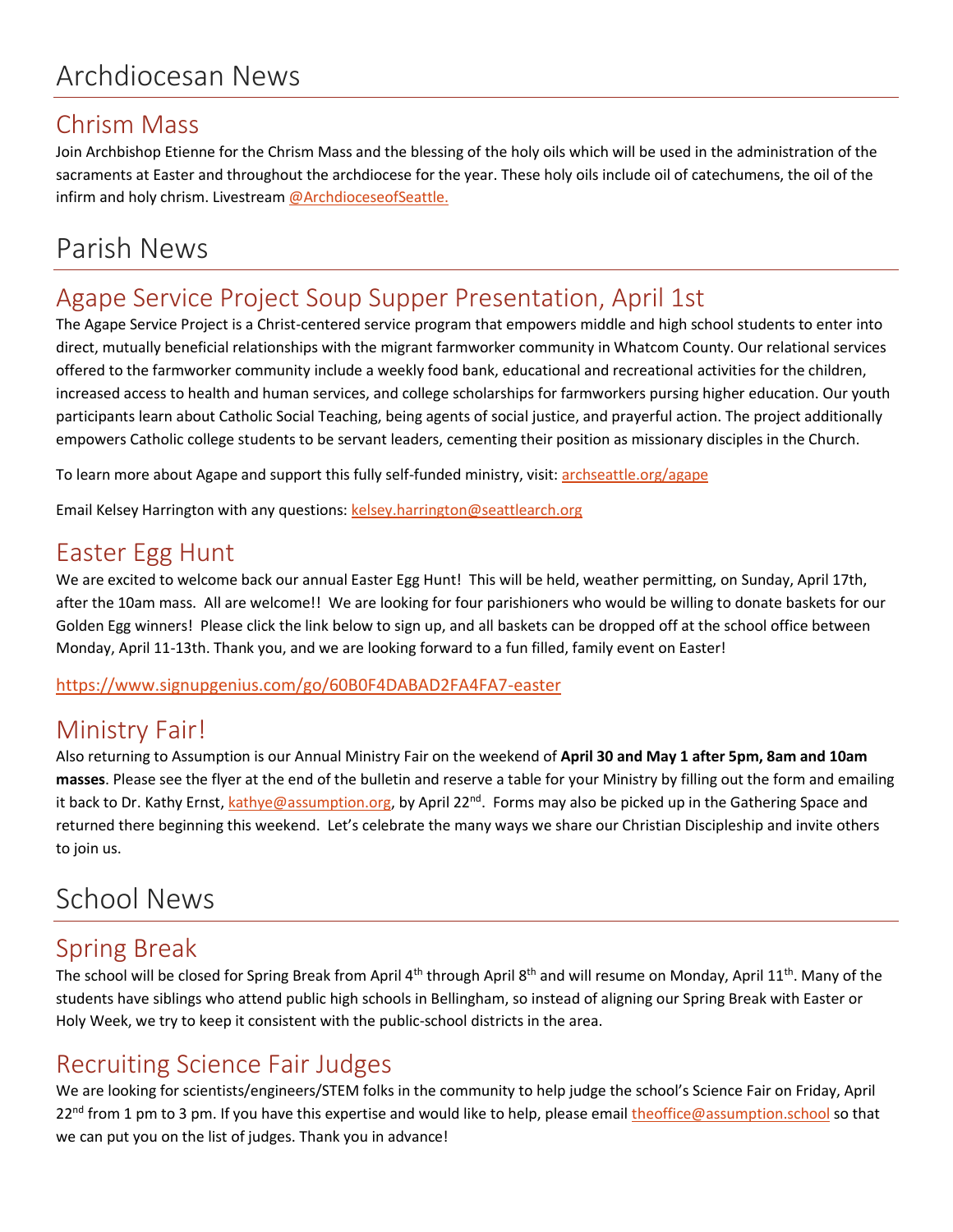## Upcoming

#### Events

- **Saturday, Apr. 2**
	- o 4:00 pm Rosary Prayer, Church
- **Sunday, Apr. 3**
	- o 9:00 am Coffee Hour, Gym
	- o 11:00 am Coffee Hour, Gym
- **Friday, Apr. 8**
	- o 4:00 pm Reconciliation
	- o 6:00 pm Stations of the Cross-bilingual
	- o 6:45 pm Lenten Soup Supper, Gym
- **Sunday, Apr. 10 – Palm Sunday**
	- o 9:00 am Coffee Hour, Gym
	- o 11:00 am Coffee Hour, Gym

#### Intentions

- **Saturday, Apr. 2**
	- o 5:00 pm, Marian Blas, RIP
- **Sunday, Apr. 3**
	- o 8:00 am, Pro Pulo
	- o 10:00 am, Maria Weber, RIP
	- o 12:30 pm, Anthony Ade, SI
- **Tuesday, Apr. 5**
	- o 5:30 pm, Alberto Vergel Ve Vios, RIP
- **Wednesday, Apr. 6**
	- o 7:15 am, Ramona Vergel Ve Vios, RIP
- **Thursday, Apr. 7**
	- o 7:15 am, Vivian Alves, RIP
- **Friday, Apr. 8**
	- o 8:15 am, Ernest Brannon, RIP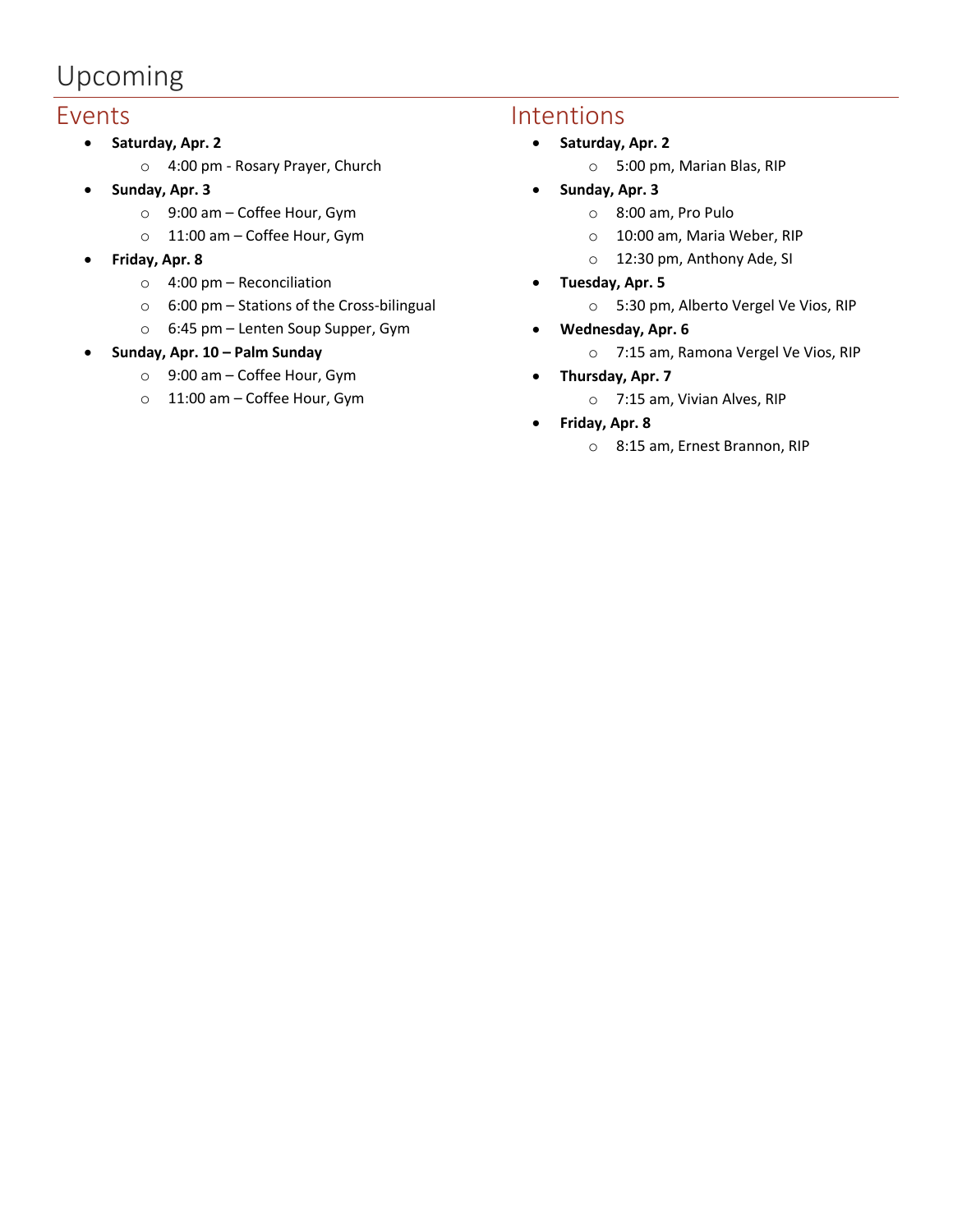### MINISTRY FAIR 2022

## SUNDAY, MAY 1, 2022 IN THE GYM

### **DURING BOTH COFFEE HOURS**

# **PLEASE RETURN YOUR COMPLETED FORM ON OR BEFORE FRIDAY, APRIL 22 TO**

kathye@assumption.org

## NAME OF YOUR GROUP OR MINISTRY

CHAIRPERSON OR CONTACT PERSON

NAME:

PHONE NUMBER:

EMAIL ADDRESS: The contract of the contract of the contract of the contract of the contract of the contract of the contract of the contract of the contract of the contract of the contract of the contract of the contract of

ON SUNDAY WE WILL SHARE ONE DOZEN DONUTS AT OUR TABLE: YES

NO.

- EACH GROUP WILL HAVE ONE TABLE TO DISPLAY THEIR FLYERS, POSTERS, PICTURES, TREATS (IF YOU SO WISH!), SIGN UP SHEETS
- THE PARISH WILL SUPPLY HORS D'OEUVRES ON SATURDAY AND **COFFEE TO GO WITH YOUR DONUTS ON SUNDAY.**
- SET-UP WILL BE ON SATURDAY, APRIL 30, FROM 3 5PM IN THE GYM. THE GYM WILL BE OPEN IF PARISHIONERS FROM THE SATURDAY MASS WANT TO LOOK AROUND BUT THERE IS NO EXPECTATION THAT YOU WILL STAFF YOUR TABLE ON SATURDAY.
- TAKE DOWN AFTER THE 11AM COFFEE HOUR ON SUNDAY, MAY 1
- WE ENCOURAGE YOU TO HAVE FUN WITH THIS! This is a chance to celebrate the Corporal and Spiritual Works of Mercy that issue forth from the hands and hearts of our many groups. Let's spread the Good News and invite our fellow parishioners to join where they feel called!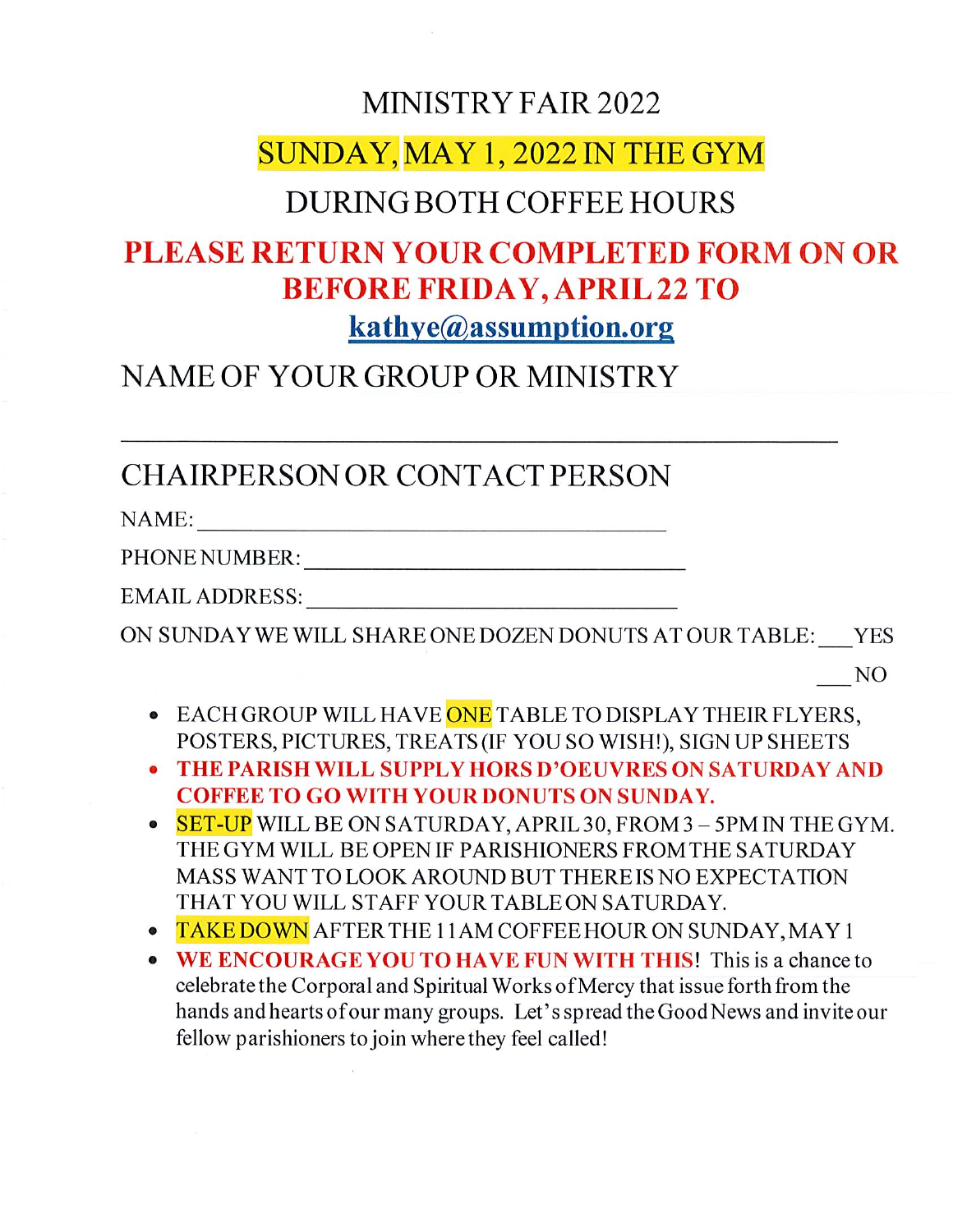# Boletín semanal

#### BOLETÍN SEMANAL DE LA PARROQUIA DE LA ASUNCIÓN EN BELLINGHAM, WA 1 DE ABRIL DE 2022

*Vayan, pues, y hagan discípulos de todas las naciones, bautizándolos en el nombre del Padre y del Hijo y del Espíritu Santo, enseñándoles a guardar todo lo que les he mandado; y ¡recuerden! Yo estoy con ustedes todos los días, hasta el fin del mundo. -Mateo 28, 19-20*

## Nota del Pastor

Al crecer, una de mis abuelas siempre me daba regalos, cada día festivo menor, cada vez que la visitaba, a veces incluso sin una razón. Esto fue INCREÍBLE cuando era niño, pero se volvió cada vez menos bienvenido a medida que maduraba. Sabía que esta era su forma de mostrar amor, que cada vez que veía algo que le recordaba a alguien, lo compraba, pero este impulso, desafortunadamente, vino con dos efectos negativos: Primero, terminé con mucha ropa y juguetes que realmente no quería, y mi habitación se volvió bastante desordenada; En segundo lugar, su casa se volvió difícil de vivir durante sus últimos años porque se llenó de todas las pequeñas cosas de las que no podía soportar separarse porque cada una parecía útil o relacionada con alguien que amaba.

Al ver todo esto cuando era joven, tomé la resolución en algún momento de la universidad para tratar de vivir sin desorden, en otras palabras, si algo no se usa regularmente en mi vida diaria, rápidamente se convierte en un candidato para la Buena Voluntad. He descubierto que la claridad que proviene de una vida sin desorden realmente me ha ayudado a concentrarme en lo que es importante y que las cosas que poseo se vuelven mucho más apreciadas y valiosas. También es un recordatorio constante de una lección espiritual increíblemente importante: no estamos hechos para este mundo, y necesitamos preparar nuestros corazones para no apegarnos a este mundo.

Por supuesto, vivir de esta manera es una lucha constante. Al igual que mi abuela, mucha gente da regalos que tienen significado para ellos, pero no necesariamente para mí. Siempre estoy tentado a guardar estos regalos, por amor al dador y un sentimiento de culpa por deshacerme de algo sincero, pero terminan en un estante o en una caja, sin usar. He tenido que nombrar por mí mismo que deshacerse del regalo no cambia cuánto amo y aprecio al dador. Del mismo modo, regularmente tengo que luchar contra el impulso de guardar recuerdos de cada momento o experiencia, en lugar de recordar que las personas y las experiencias fueron las más importantes, y que puedo recordarlas tan bien a través de una foto o un libro de recortes que a través de algo que acumulará polvo en un estante.

También tengo la bendición de vivir en una época de digitalización. He empezado a tomar fotos de objetos que me gustaría recordar pero que ya no quiero conservar. La gente d[e Verbum](https://verbum.com/) (en inglés) también ha estado trabajando en mí, ayudándome a darme cuenta de que probablemente podría deshacerme de 1/3 a 1/2 de mi biblioteca física con ese producto, algo que no estoy emocionalmente listo para hacer.

Cuando era seminarista en Tacoma, conocí a dos hermanas cuya resolución de Cuaresma cada año era disminuir sus posesiones físicas en un 10%. Cada año. Pienso mucho en ellos, especialmente en la Cuaresma, y me inspira su ejemplo de desapego.

Bendiciones en el Señor,<br>J. Moore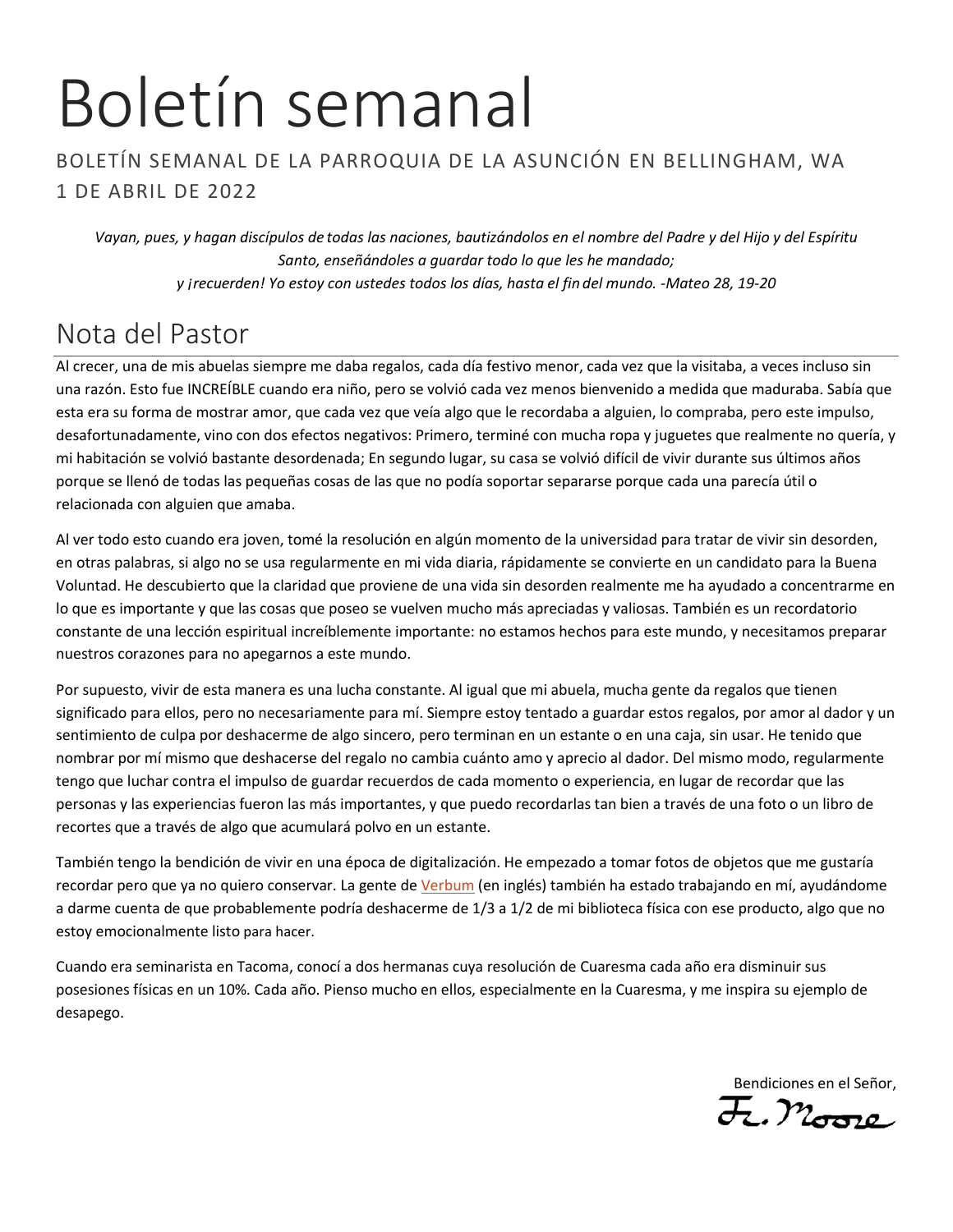#### Misa Crismal

Únase al arzobispo Etienne para la Misa Crismal y la bendición de los santos óleos que se utilizarán en la administración de los sacramentos en Pascua y en toda la arquidiócesis durante el año. Estos santos óleos incluyen el aceite de los catecúmenos, el aceite de los enfermos y el santo crisma. Transmisión en viv[o @ArchdioceseofSeattle.](https://vimeo.com/event/1883523)

# Noticias Parroquiales

#### Presentación de la cena de sopa del proyecto de ágape, 1 de abril

El Proyecto de Servicio Ágape es un programa de servicio centrado en Cristo que capacita a los estudiantes de secundaria y preparatoria para que entren en relaciones directas y mutuamente beneficiosas con la comunidad de trabajadores agrícolas migrantes en el Condado de Whatcom. Nuestros servicios relacionales ofrecidos a la comunidad de trabajadores agrícolas incluyen un banco de alimentos semanal, actividades educativas y recreativas para los niños, un mayor acceso a la salud y los servicios humanos, y becas universitarias para los trabajadores agrícolas que buscan educación superior. Nuestros jóvenes participantes aprenden sobre la Enseñanza Social Católica, ser agentes de justicia social y acción orante. El proyecto también empodera a los estudiantes universitarios católicos para ser líderes siervos, consolidando su posición como discípulos misioneros en la Iglesia.

Para obtener más información sobre Agape y apoyar este ministerio totalmente autofinanciado, visite: [archseattle.org/agape](https://archseattle.org/ministries/outreach-ministries/agape/)

Envíe un correo electrónico a Kelsey Harrington con cualquier pregunta: [kelsey.harrington@seattlearch.org](mailto:kelsey.harrington@seattlearch.org)

#### Búsqueda de huevos de Pascua

¡Estamos emocionados de dar la bienvenida de nuevo a nuestra búsqueda anual de huevos de Pascua! Esto se llevará a cabo, si el clima lo permite, el domingo 17 de abril, después de la misa de las 10 de la mañana. ¡¡Todos son bienvenidos!! ¡Estamos buscando cuatro feligreses que estén dispuestos a donar canastas para nuestros ganadores del Huevo de Oro! Haga clic en el siguiente enlace para inscribirse, y todas las canastas se pueden dejar en la oficina de la escuela entre el lunes 11 y el 13 de abril. ¡Gracias, y esperamos un evento familiar lleno de diversión en Pascua!

<https://www.signupgenius.com/go/60B0F4DABAD2FA4FA7-easter>

#### ¡Feria Del Ministerio!

También regresa a La Asunción nuestra Feria Anual del Ministerio el fin de semana del 30 de abril y el 1 de mayo después de las misas de las 5 p.m., 8 a.m. y 10 a.m. Por favor, vea el folleto al final del boletín y reserve una mesa para su Ministerio completando el formulario y enviándolo por correo electrónico a la Dra. Kathy Ernst[, kathye@assumption.org,](mailto:kathye@assumption.org) antes del 22 de abril. Los formularios también se pueden recoger en el Espacio de Reunión y devolverse allí a partir de este fin de semana. Celebremos las muchas maneras en que compartimos nuestro discipulado cristiano e invitemos a otros a unirse a nosotros.

# Noticias de la escuela

#### Primavera

La escuela estará cerrada durante las vacaciones de primavera del 4 al 8 de abril y se reanudará el lunes 11 de abril. Muchos de los estudiantes tienen hermanos que asisten a escuelas secundarias públicas en Bellingham, por lo que, en lugar de alinear nuestras vacaciones de primavera con Pascua o Semana Santa, tratamos de mantenerlo consistente con los distritos escolares públicos en el área.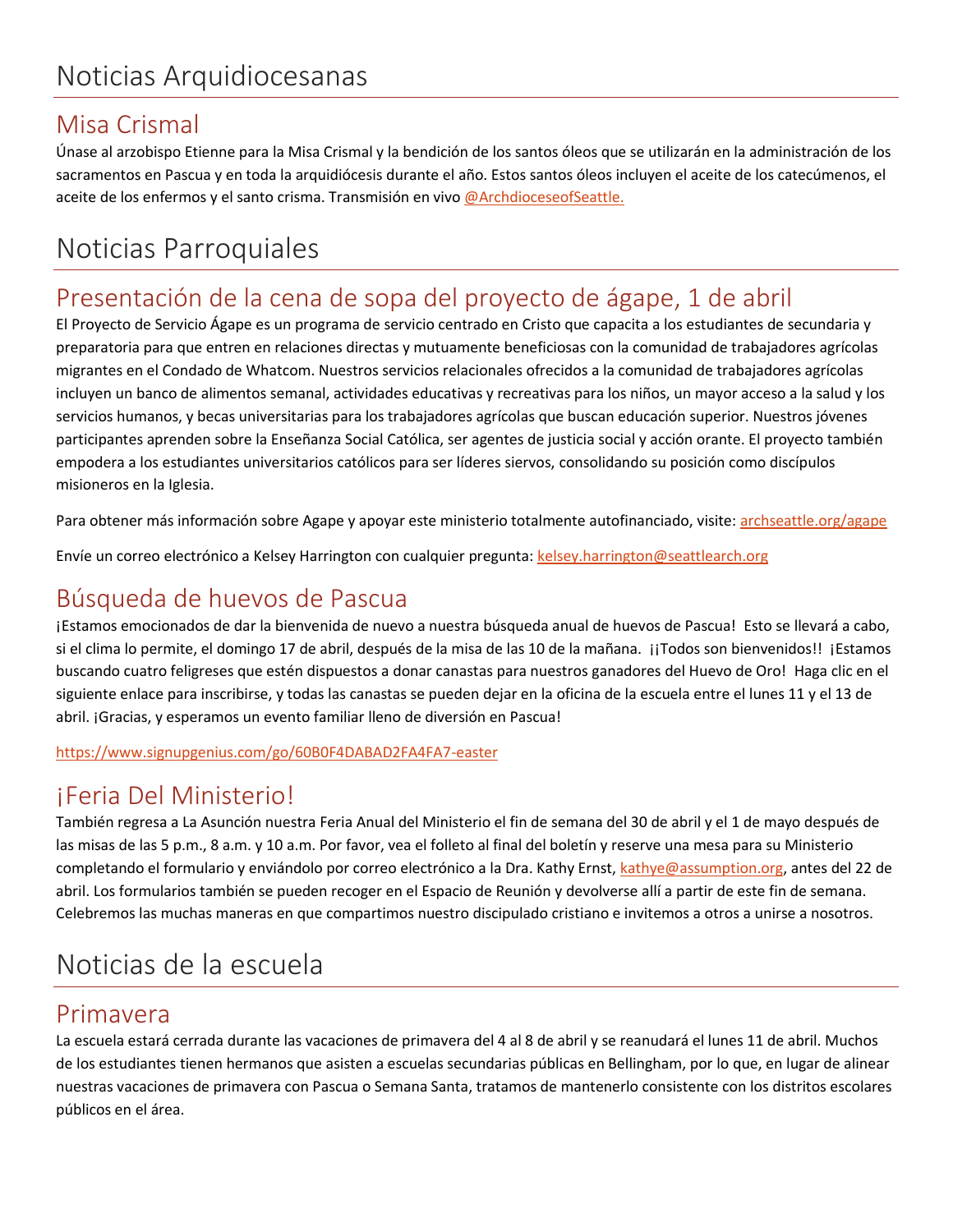#### Reclutamiento de jueces de la Feria de Ciencias

Estamos buscando científicos en la comunidad para ayudar a juzgar la Feria de Ciencias de la escuela el viernes 22 de abril de 1 pm a 3 pm. Si tiene esta experiencia y desea ayudarlo, envíe un correo electrónico a [theoffice@assumption.school](mailto:theoffice@assumption.school) para que podamos ponerlo en la lista de jueces. ¡Gracias, de antemano!

# Próximamente

#### Eventos

- **Sábado, 2 de abril**
	- o 4:00 pm-Oración del Rosario, Iglesia
- **Domingo, 3 de abril**
	- o 9:00 am Hora del Café, Gimnasio
	- o 10:00 am - Hora del Café, Gimnasio
- **Viernes, 8 de abril**
	- o 4:00 pm Conciliación
	- o 6:00 pm Estaciones de la Cruz, bilingüe
	- o 6:45 pm Cena de Sopa Cuaresma, Gimnasio
	- o 7:00 pm Grupo de Oración, Biblioteca
- **Domingo 10 de abril – Domingo de Ramos**
	- o 9:00 am - Hora del Café, Gimnasio
	- o 11:00 am Hora del Café, Gimnasio

#### Intenciones de Misa

- **Sábado, 2 de abril**
	- o 5:00 pm, Marian Blas, RIP
- **Domingo, 3 de abril**
	- o 8:00 am, Pro Populo
	- o 10:00 am, Maria Weber, RIP
	- o 12:30 pm, Anthony Ade, SI
- **Martes, 5 de abril**
	- o 5:30 pm, Alberto Vergel Ve Vios, RIP
- **Miércoles, 6 de abril**
	- o 7:15 am, Ramona Vergel Ve Vios, RIP
- **Jueves, 7 de abril**
	- o 7:15 am, Vivian Alves, RIP
- **Viernes, 8 de abril**
	- o 8:15 am, Ernest Brannon, RIP